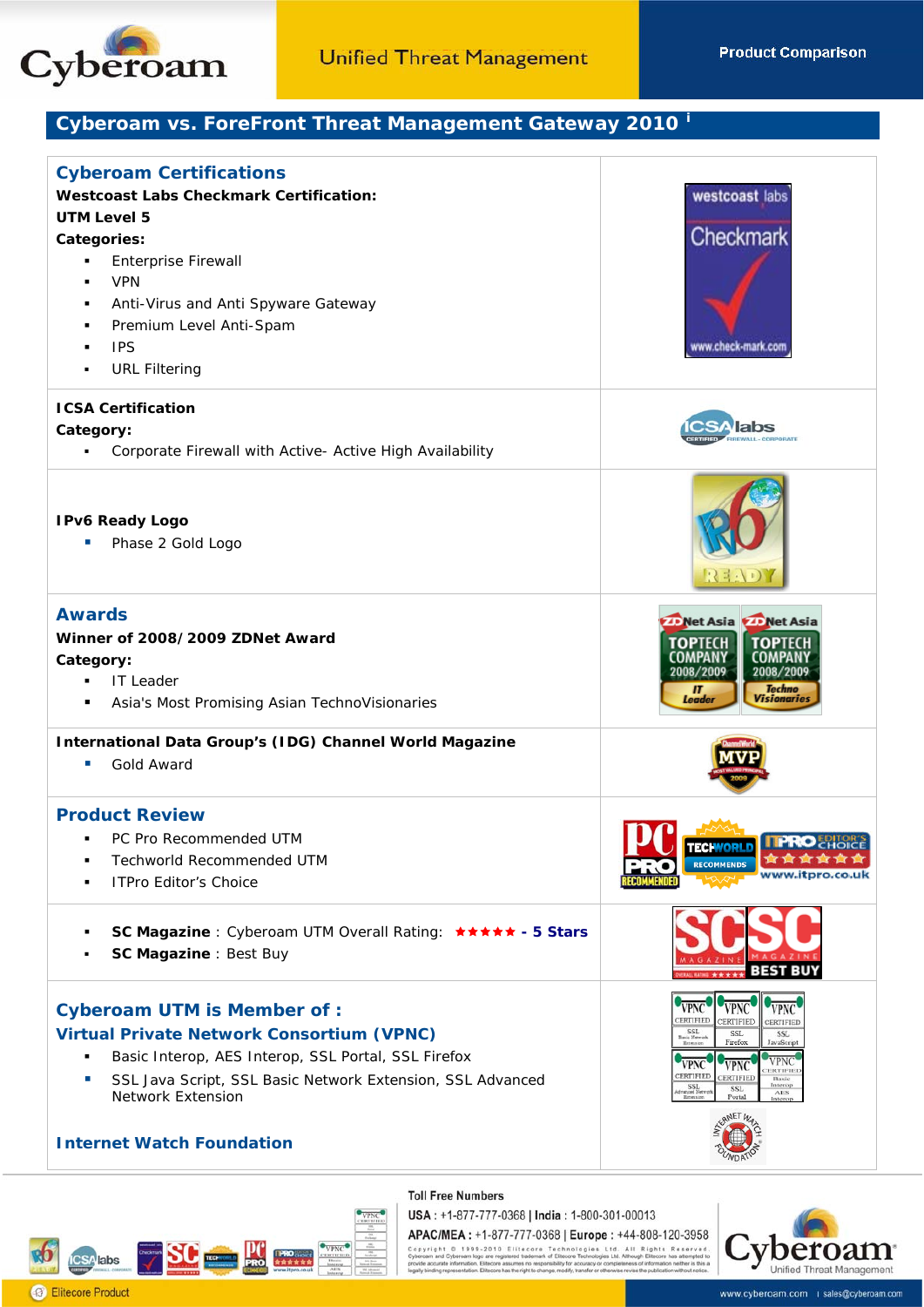

| <b>Features Comparison</b><br>(Based on Datasheets)                                                          | Cyberoam<br>CR 15i, CR 25i, 25ia, 35ia, 50ia,<br>100ia, 200i, 300i, 500i, 500ia,<br>750ia, 1000i, 1500i | <b>ForeFront Threat</b><br><b>Management Gateway 2010</b>                                                                              |  |
|--------------------------------------------------------------------------------------------------------------|---------------------------------------------------------------------------------------------------------|----------------------------------------------------------------------------------------------------------------------------------------|--|
| <b>Primary Security Requirement: Access Control</b>                                                          |                                                                                                         |                                                                                                                                        |  |
| Firewall                                                                                                     | Identity, Group and IP Address based                                                                    | Not Identity based                                                                                                                     |  |
| WestCoast Lab's Checkmark<br>Certified UTM Level 5                                                           | Yes                                                                                                     | <b>Not Certified</b>                                                                                                                   |  |
| <b>ICSA and WestCoast Lab's</b><br>Checkmark Enterprise Certified<br>Firewall                                | Yes                                                                                                     | <b>Not Certified</b>                                                                                                                   |  |
| HTTP Proxy with Antivirus and<br><b>Content Filtering Capability</b>                                         | Yes                                                                                                     | Yes                                                                                                                                    |  |
| <b>Appliance Deployment Modes:</b><br>Gateway (Route), Transparent<br>(Bridge)                               | Yes                                                                                                     | Not Applicable                                                                                                                         |  |
| Layer 7 Visibility and Control                                                                               | Yes                                                                                                     | Yes                                                                                                                                    |  |
| <b>Appliance Management</b>                                                                                  |                                                                                                         |                                                                                                                                        |  |
| <b>Available Formats</b>                                                                                     | Appliance                                                                                               | Software Only, Installs on Windows<br>Server 2008 SP2 or Windows<br>Server 2008 R2, Not a Security<br><b>Hardened Operating System</b> |  |
| Management Interface                                                                                         | Web and CLI (TELNET, SSH)                                                                               | <b>Only Web</b>                                                                                                                        |  |
| Ease of Use                                                                                                  | Click here for demo                                                                                     | Online demo not available                                                                                                              |  |
| Web 2.0 GUI                                                                                                  | Click here for demo                                                                                     | Online demo not available                                                                                                              |  |
| Automated Windows Single Sign<br>On                                                                          | Yes                                                                                                     | Yes                                                                                                                                    |  |
| AAA Integration                                                                                              | Local, Windows PDC, AD, LDAP, RSA<br>SecurID and Radius                                                 | No clear information                                                                                                                   |  |
| Central Management and<br><b>Upgrade Support</b>                                                             | Cyberoam Central Console supports up<br>to 200 appliances                                               | Yes                                                                                                                                    |  |
| Content Security: Web Content Filtering, Anti Virus, Anti Spam, Anti Spyware, Intrusion<br><b>Prevention</b> |                                                                                                         |                                                                                                                                        |  |
| <b>Identity Based Web Content</b><br>Filtering                                                               | Individual user and Group based                                                                         | Information not available                                                                                                              |  |
| Web and Content Filtering<br>Database Quality                                                                | Excellent (82+ Categories)                                                                              | No information regarding number of<br>categories, uses Microsoft<br><b>Reputation Services</b>                                         |  |
| Checkmark Certified URL Filtering<br>Engine                                                                  | Yes                                                                                                     | No                                                                                                                                     |  |
| Domain Name based HTTPS<br>Filtering                                                                         | Yes                                                                                                     | Yes                                                                                                                                    |  |
| Phishing Protection                                                                                          | Yes (Blocks emails and Web traffic)                                                                     | Yes, with the help of Microsoft<br><b>Reputation Services</b>                                                                          |  |
| Pharming Protection                                                                                          | Yes                                                                                                     | <b>No</b>                                                                                                                              |  |
| Spyware Sites Protection                                                                                     | Yes                                                                                                     | No                                                                                                                                     |  |
| Anonymous Proxy Blocking                                                                                     | Yes                                                                                                     | <b>No</b>                                                                                                                              |  |



**Toll Free Numbers** 

USA: +1-877-777-0368 | India: 1-800-301-00013

APAC/MEA: +1-877-777-0368 | Europe: +44-808-120-3958

 $\pmb{APAC / MEA}: \vspace{10pt} \vspace{10pt} \vspace{10pt} \vspace{10pt} \vspace{10pt} \vspace{10pt} \vspace{10pt} \vspace{10pt} \vspace{10pt} \vspace{10pt} \vspace{10pt} \vspace{10pt} \vspace{10pt} \vspace{10pt} \vspace{10pt} \vspace{10pt} \vspace{10pt} \vspace{10pt} \vspace{10pt} \vspace{10pt} \vspace{10pt} \vspace{10pt} \vspace{10pt} \vspace{10pt} \vspace{10pt} \vspace{10pt} \v$ 

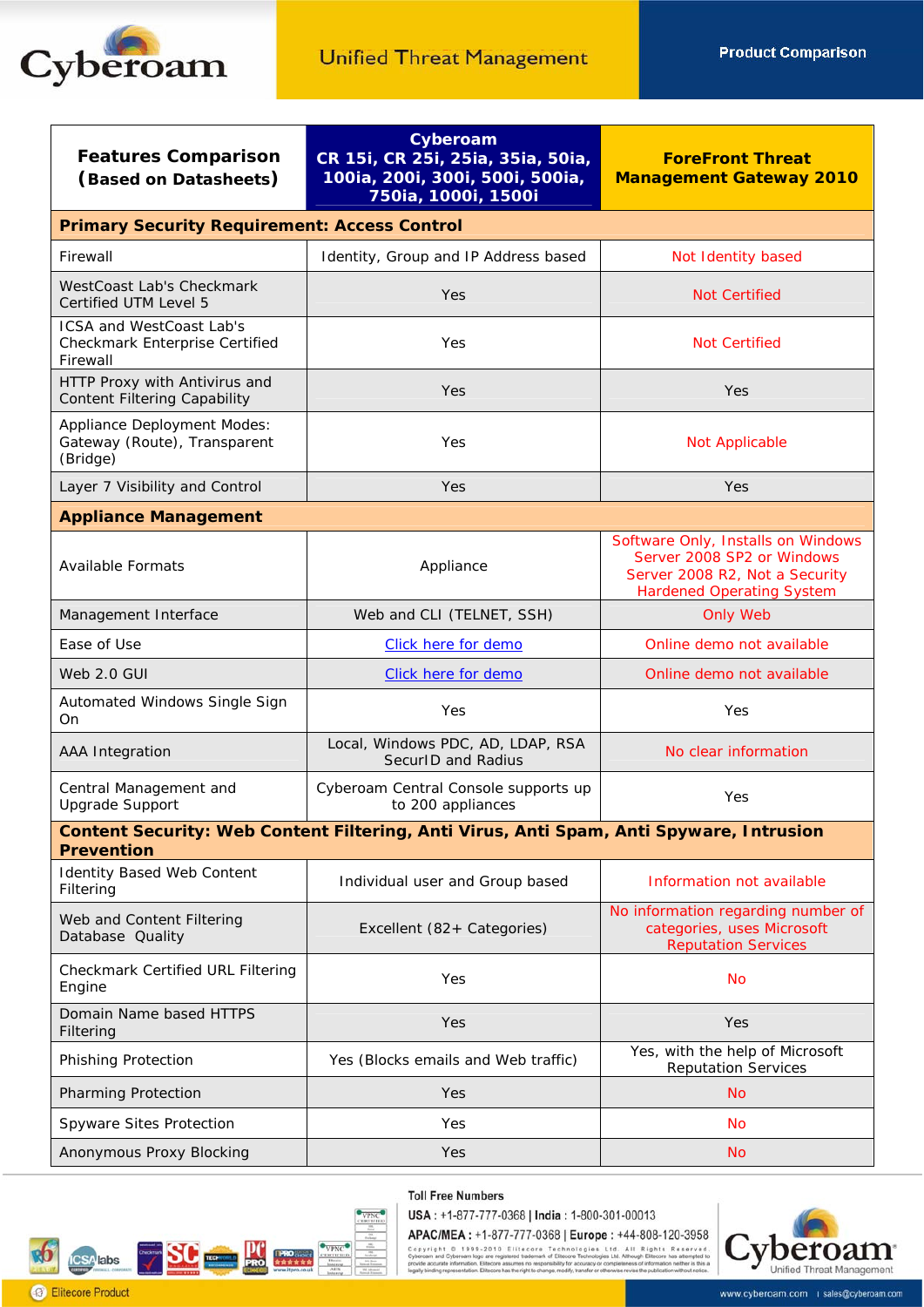

| <b>Features Comparison</b><br>(Based on Datasheets)         | Cyberoam<br>CR 15i, CR 25i, 25ia, 35ia, 50ia,<br>100ia, 200i, 300i, 500i, 500ia,<br>750ia, 1000i, 1500i                                               | <b>ForeFront Threat</b><br><b>Management Gateway 2010</b> |  |
|-------------------------------------------------------------|-------------------------------------------------------------------------------------------------------------------------------------------------------|-----------------------------------------------------------|--|
| Data Leakage Prevention                                     | Yes                                                                                                                                                   | <b>No</b>                                                 |  |
| <b>Embedded URL Filtering</b>                               | Yes                                                                                                                                                   | <b>No</b>                                                 |  |
| Search Engine Safe Search<br>Enforcement                    | Yes                                                                                                                                                   | <b>No</b>                                                 |  |
| Gateway Anti Spam (Checkmark<br>Premium Level Certified)    | Email Address Based Rules with<br>Recurrent Pattern Detection (RPD) for<br>zero hour response                                                         | No Gateway Anti Spam                                      |  |
| IP Reputation Filters                                       | Yes, Drops spam before downloading<br>to the mail server                                                                                              | No Gateway Anti Spam                                      |  |
| <b>Identity Based Anti Spam</b>                             | Yes                                                                                                                                                   | No Gateway Anti Spam                                      |  |
| Language and Content<br>Independent Anti Spam Engine        | Yes                                                                                                                                                   | No Gateway Anti Spam                                      |  |
| Mail Virus Outbreak Detection                               | Yes                                                                                                                                                   | No Gateway Anti Spam                                      |  |
| Gateway Anti Spam Protocols<br>Protected                    | SMTP, POP3, IMAP                                                                                                                                      | No Gateway Anti Spam                                      |  |
| HTTPS Scanning for malware                                  | Yes                                                                                                                                                   | No Gateway Anti Spam                                      |  |
| Self Service User Based<br>Quarantine for Spam Mails        | Yes                                                                                                                                                   | No Gateway Anti Spam                                      |  |
| Gateway Anti Virus (Checkmark<br>Certified)                 | Yes                                                                                                                                                   | Only for Web traffic                                      |  |
| <b>Identity Based Anti Virus</b>                            | Yes                                                                                                                                                   | <b>No</b>                                                 |  |
| Self Service User Based<br>Quarantine for Virus Mails       | Yes                                                                                                                                                   | <b>No</b>                                                 |  |
| Gateway Anti Spyware<br>(Checkmark Certified)               | Yes                                                                                                                                                   | <b>No</b>                                                 |  |
| Gateway Anti Virus Protocols<br>Protected                   | HTTP, SMTP, POP3, IMAP, FTP                                                                                                                           | Only Web protocols                                        |  |
| <b>Instant Messaging Control</b>                            | IP Address and User based individual<br>and Group control over Webcam, File<br>Transfer, Voice and Text Chat<br>Communication                         | <b>No</b>                                                 |  |
| Instant Messenger Logging and<br>Reporting                  | IP Address and User based individual<br>and Group Logging and Reporting of<br>Webcam usage, File Transfer, Voice<br>usage and Text Chat Communication | <b>No</b>                                                 |  |
| Rule based application Control<br>(P2P, media etc.)         | IP Address and User based                                                                                                                             | <b>No</b>                                                 |  |
| <b>Intrusion Prevention System</b><br>(Checkmark Certified) | Yes                                                                                                                                                   | Not proper IPS, provides DoS<br>Protections               |  |
| <b>Identity-Based Intrusion</b><br>Prevention System        | Yes with Multiple IPS Policy Support                                                                                                                  | No Intrusion Prevention System                            |  |
| Multiple IPS Policy Support to<br>reduce packet latency     | Yes                                                                                                                                                   | No Intrusion Prevention System                            |  |



**Toll Free Numbers** 

USA: +1-877-777-0368 | India: 1-800-301-00013

APAC/MEA: +1-877-777-0368 | Europe: +44-808-120-3958

Copyright = 0 1999-2010 Elitecore Technologies Ltd. All Rights Reserved.<br>Cyberoam and Cyberoam logo are registered trademark of Elitecore Technologies Ltd. All Rights Reserved.<br>provide accurate information, Elitecore assum

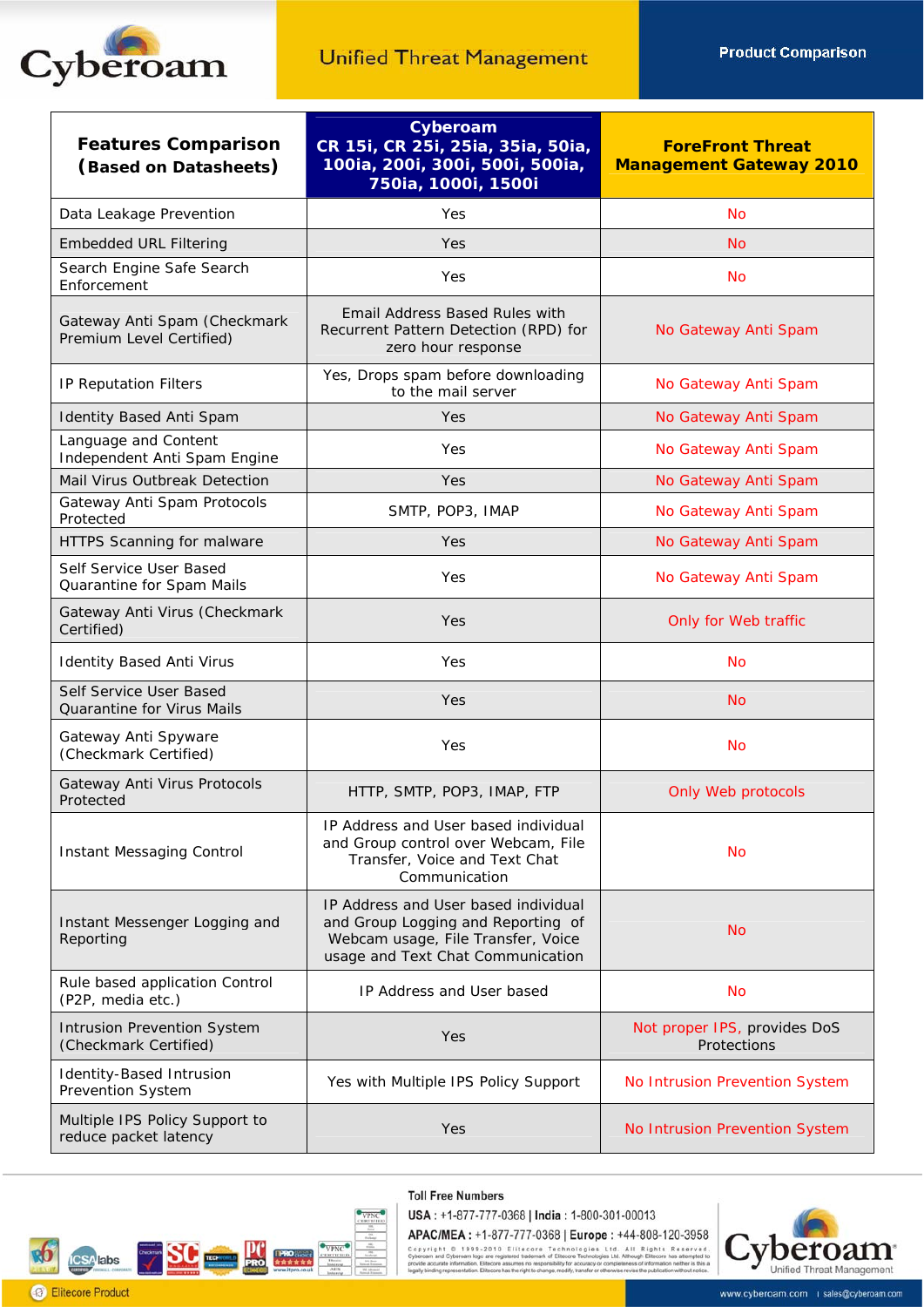

| <b>Features Comparison</b><br>(Based on Datasheets)                   | Cyberoam<br>CR 15i, CR 25i, 25ia, 35ia, 50ia,<br>100ia, 200i, 300i, 500i, 500ia,<br>750ia, 1000i, 1500i                                                                                | <b>ForeFront Threat</b><br><b>Management Gateway 2010</b>                                           |  |  |
|-----------------------------------------------------------------------|----------------------------------------------------------------------------------------------------------------------------------------------------------------------------------------|-----------------------------------------------------------------------------------------------------|--|--|
| <b>Virtual Private Network (VPN)</b>                                  |                                                                                                                                                                                        |                                                                                                     |  |  |
| <b>VPN</b>                                                            | L2TP, PPTP, IPSec, SSL*                                                                                                                                                                | No SSL VPN Support                                                                                  |  |  |
| <b>Identity Based VPN</b>                                             | Yes                                                                                                                                                                                    | No information                                                                                      |  |  |
| XAUTH Support For VPN                                                 | Local, Windows PDC, AD, LDAP, RSA<br>SecurID and Radius                                                                                                                                | No information                                                                                      |  |  |
| <b>VPNC Basic and AES Certified</b><br><b>VPN Gateway</b>             | Yes                                                                                                                                                                                    | <b>Not Certified</b>                                                                                |  |  |
| Checkmark Certified VPN<br>Gateway                                    | Yes                                                                                                                                                                                    | <b>Not Certified</b>                                                                                |  |  |
| <b>VPN Connection Fail-Over</b>                                       | Yes                                                                                                                                                                                    | <b>No</b>                                                                                           |  |  |
| <b>Bandwidth Management</b>                                           |                                                                                                                                                                                        |                                                                                                     |  |  |
| Granular Bandwidth Management                                         | IP Address and User based                                                                                                                                                              | <b>No</b>                                                                                           |  |  |
| Bandwidth (Data Transfer) Quota                                       | Yes                                                                                                                                                                                    | <b>No</b>                                                                                           |  |  |
| Web Category based Bandwidth<br>Management                            | Yes                                                                                                                                                                                    | <b>No</b>                                                                                           |  |  |
| Application and Application<br>Category based Bandwidth<br>Management | Yes                                                                                                                                                                                    | <b>No</b>                                                                                           |  |  |
| <b>Load Balancing</b>                                                 |                                                                                                                                                                                        |                                                                                                     |  |  |
| Server Load Balancing                                                 | Yes                                                                                                                                                                                    | <b>No</b>                                                                                           |  |  |
| Multiple ISP Load Balancing                                           | Yes, for n number of links, based on<br>ports availability                                                                                                                             | <b>Supports Network Load balancing</b>                                                              |  |  |
| Rule based ISP Gateway Fail-<br>Over                                  | Multiple rules and protocol supported                                                                                                                                                  | <b>No</b>                                                                                           |  |  |
| <b>Networking</b>                                                     |                                                                                                                                                                                        |                                                                                                     |  |  |
| High Availability                                                     | Active-Passive / Active-Active                                                                                                                                                         | No information                                                                                      |  |  |
| <b>Dynamic Routing</b>                                                | RIPv1, RIPv2, OSPF, BGP                                                                                                                                                                | <b>Not Supported</b>                                                                                |  |  |
| 802.1q VLAN Tagging                                                   | Yes                                                                                                                                                                                    | <b>Not Supported</b>                                                                                |  |  |
| <b>VLAN over WAN</b>                                                  | Yes.                                                                                                                                                                                   | <b>Not Supported</b>                                                                                |  |  |
| 3G and Wimax (WWAN) Support                                           | Yes                                                                                                                                                                                    | <b>Not Supported</b>                                                                                |  |  |
| WiFi WLAN Support                                                     | Yes                                                                                                                                                                                    | <b>Not Supported</b>                                                                                |  |  |
| <b>Reporting</b>                                                      |                                                                                                                                                                                        |                                                                                                     |  |  |
| On Appliance Reporting**                                              | Yes, Web Based Report Engine, No<br>extra cost                                                                                                                                         | Limited                                                                                             |  |  |
| Complimentary to Compliance                                           | HIPAA, GLBA, SOX, PCI, FISMA                                                                                                                                                           | <b>No</b>                                                                                           |  |  |
| <b>External Reporting</b>                                             | Yes, Indigenously Designed Open<br>Source Logging and Reporting<br>Solution: Cyberoam-iView,<br>Provides In-depth logging and<br>reporting for multiple devices apart<br>from Cyberoam | External Logging, Logs may be sent<br>to a Microsoft SQL Server located<br>on the internal network. |  |  |
| Comprehensive user wise<br>blended reporting                          | Yes                                                                                                                                                                                    | <b>Logging Facility</b>                                                                             |  |  |
| Extensive Logging and Log<br>Viewer                                   | Yes                                                                                                                                                                                    | Supports real time log view                                                                         |  |  |



**SC** VPN  $\overline{\mathcal{C}}$ **SA**labs **B** Elitecore Product

USA: +1-877-777-0368 | India: 1-800-301-00013

APAC/MEA: +1-877-777-0368 | Europe: +44-808-120-3958 Copyright = 0 1999-2010 Elitecore Technologies Ltd. All Rights Reserved.<br>Cyberoam and Cyberoam logo are registered trademark of Elitecore Technologies Ltd. All Rights Reserved.<br>provide accurate information, Elitecore assum

beroam Unified Threat Management